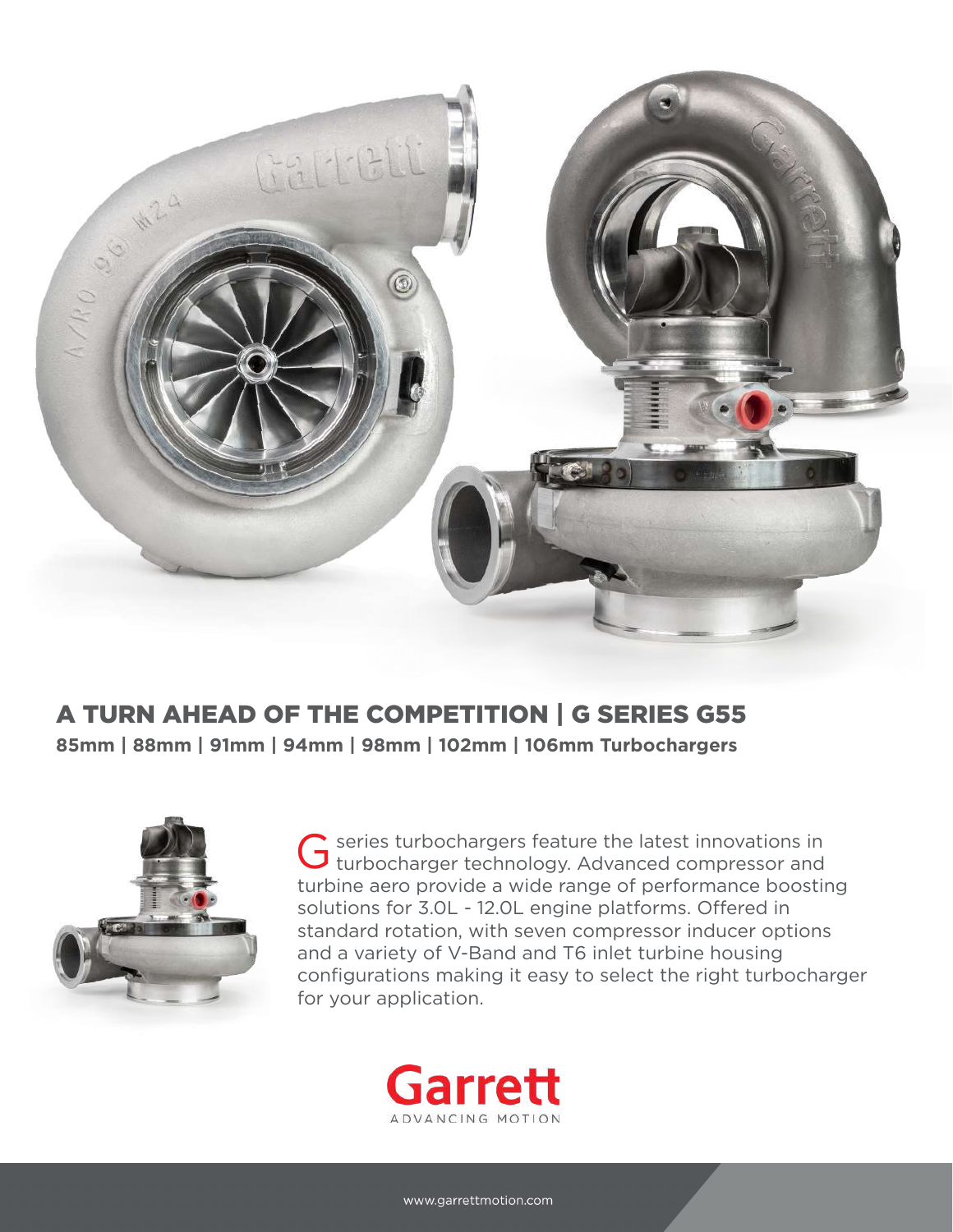## A TURN AHEAD OF THE COMPETITION | G SERIES G55

### **85mm | 88mm | 91mm | 94mm | 98mm | 102mm | 106mm Turbochargers**



Features:

- 85mm | 88mm | 91mm | 94mm | 98mm | 102mm | 106mm
- GTX Gen II compressor aerodynamics
- 106mm turbine exducer (+4mm compared to GTX55)
- 15% more turbine flow ( compared to GTX)
- Stainless steel turbine housings with V-Band and T6 inlet flanges
- One-piece aluminum center housing (28% lighter)
- 16mm dual ceramic ball bearing with steel cages
- Outline interchangeable with GTX Gen II turbos

| <b>G55 Supercore</b>                   |          |             | <b>Compressor</b>     |                   |                | <b>Turbine</b>  |                   |                |
|----------------------------------------|----------|-------------|-----------------------|-------------------|----------------|-----------------|-------------------|----------------|
| Supercore PN                           | Model    |             | <b>Inducer</b>        | <b>Exducer</b>    | A/R            | <b>Inducer</b>  | <b>Exducer</b>    | Trim           |
| 880547-5001S                           | G55-1850 |             | 85mm                  | 133mm             | 0.88           | $112 \text{mm}$ | 106mm             | 90             |
| 880547-5002S                           | G55-1950 |             | 88mm                  | 133mm             | 0.88           | 112mm           | 106 <sub>mm</sub> | 90             |
| 880547-5003S                           | G55-2100 |             | 91 <sub>mm</sub>      | 133mm             | 0.96           | 112mm           | 106mm             | 90             |
| 880547-5004S                           | G55-2250 |             | $94$ mm               | 133mm             | 0.96           | 112mm           | 106mm             | 90             |
| 880547-5005S                           | G55-2450 |             | 98 <sub>mm</sub>      | 133mm             | 0.96           | 112mm           | 106mm             | 90             |
| 880547-5021S                           | G55-2650 |             | 102mm                 | 144 <sub>mm</sub> | 0.96           | 112mm           | 106 <sub>mm</sub> | 90             |
| 880547-5022S                           | G55-2900 |             | 106mm                 | 144mm             | 0.96           | 112mm           | 106mm             | 90             |
| Turbine Kits: G55                      |          |             | <b>Turbine Kit PN</b> | A/R               | Inlet          | Outlet          | Wastegate         | <b>Divided</b> |
| Interchangeable with G55<br>supercores |          |             | 761208-0069           | 1.24              | V-Band         | V-Band          | Free Float        | N              |
|                                        |          | 761208-0070 |                       | 1.40              | V-Band         | V-Band          | Free Float        | N              |
|                                        |          | 761208-0071 |                       | 1.00              | Т6             | V-Band          | Free Float        | N              |
|                                        |          | 761208-0072 |                       | 1.12              | Т6             | V-Band          | Free Float        | N              |
|                                        |          | 761208-0073 |                       | 1.24              | T <sub>6</sub> | V-Band          | Free Float        | N              |
|                                        |          | 761208-0074 |                       | 1.40              | T <sub>6</sub> | V-Band          | Free Float        | N              |

#### EXHAUST FLOW CHART